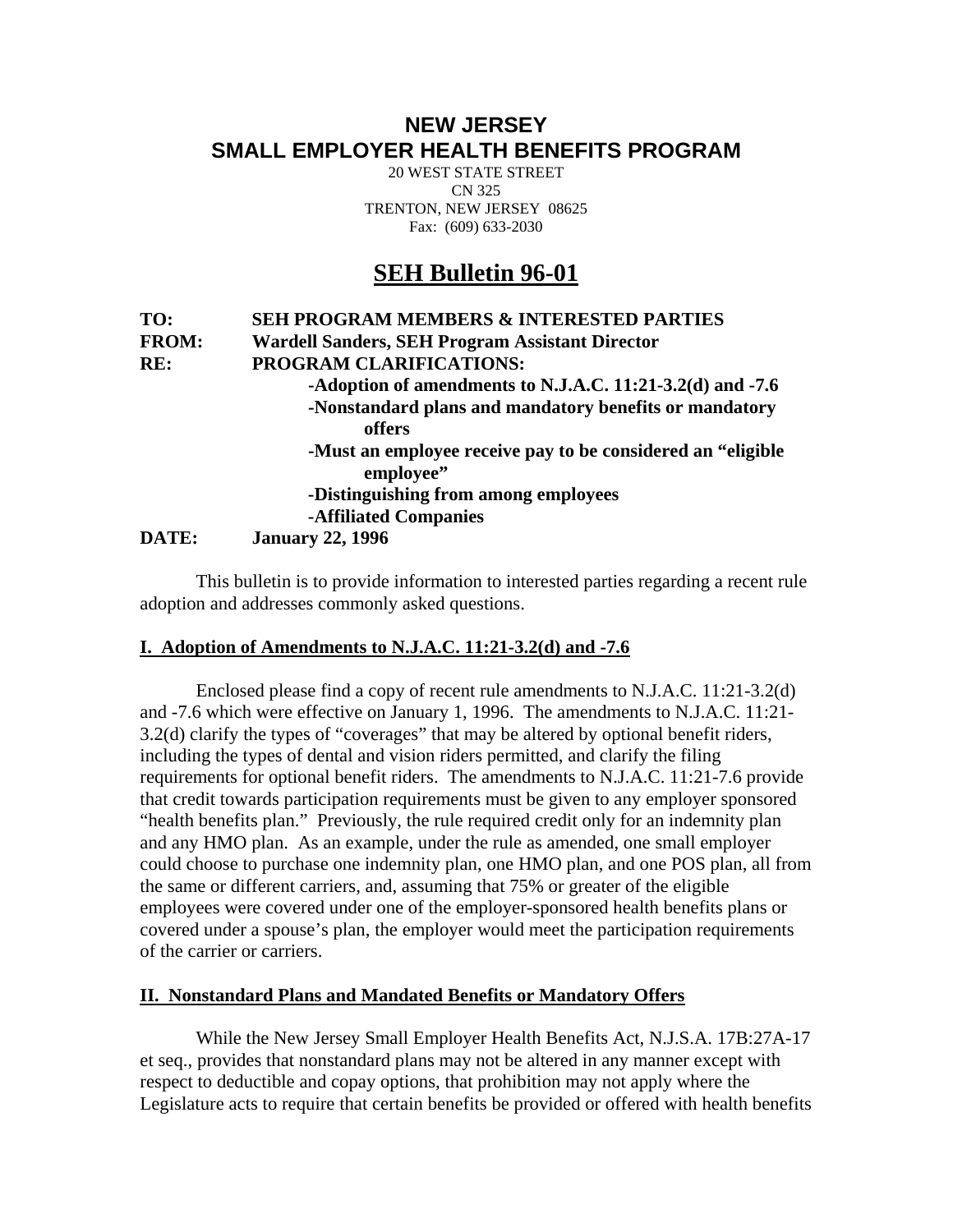plans. Unless a mandatory benefit or mandatory offer law provides that such benefits need not be included or offered with nonstandard small employer health benefits plans, it should be assumed that the benefits must be included or offered. If a carrier has questions about whether a law requires a nonstandard plan to include an additional benefit or a mandatory offering of the benefit, the carrier should consult with its legal counsel.

#### **III. Must an Employee receive pay to be considered an "eligible employee"**

 It has been the Board's intention, since the beginning of the SEH Program, that a carrier could request an employer's tax statements to verify which employees were fulltime, paid employees, and that only full-time (working at least 25 hours per week) employees would be eligible for coverage by a guaranteed issue, modified community rated health benefits plan. When the Board originally proposed its regulations in 1993, the proposed rules required carriers to obtain tax statements from small employers in order to verify "eligible employees." Due to a potential conflict with a statute regarding the State's ability to collect such information for non-tax purposes, the requirement was eliminated from the final adopted rules. However, by such action, the Board did not intend to preclude a carrier from initiating a request for such information from a small employer, or using such information to determine whether an employer, or his or her employees, were entitled to coverage.

 A guaranteed issue, modified community rated market (in which health status cannot be used to determine rates), could be readily exploited unless there were a means to verify employment. There would be nothing to stop an employer from adding friends or family members to a policy for the duration of an illness, then taking them off the policy after the course of treatment, unless carriers had the means to verify that a covered person really was employed by a small employer. As a result, the SEH Board would not consider someone an "eligible employee," as that term is defined at N.J.S.A. 17B:27A-17 and N.J.A.C. 11:21-1.2, if the person were being paid off the books by a small employer.

#### **IV. Distinguishing from Among Employees**

 With respect to the issues of whether an employer may distinguish from among his or her employees for purposes of offering coverage, meeting the contribution requirements of the law, or establishing employee waiting periods, the SEH Act is silent. While the SEH Act does not specifically limit the basis upon which an employer may distinguish from among his or her employees, other state and federal laws apply and may limit an employer's ability to distinguish on a basis other than by "class of employee." Classes of employees have traditionally been determined by a condition pertaining to employment or a combination of such conditions. Employers determining classes on a basis other than by a condition or conditions pertaining to employment expose themselves to potential litigation based on impermissible discrimination.

 In order to accommodate those employers who wish to distinguish from among their employees, the standard application form for small employer health benefits plans,